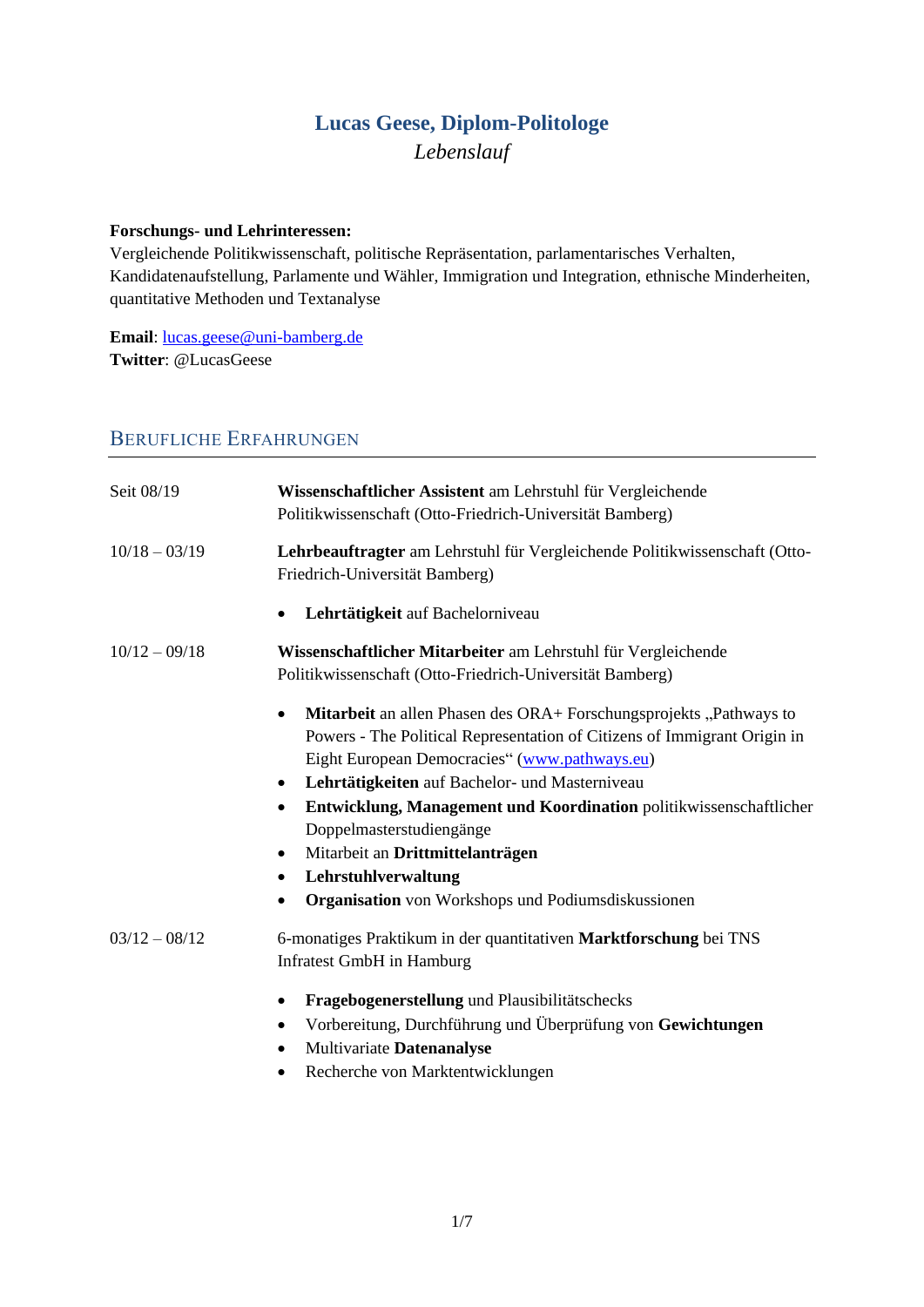# BERUFLICHE ERFAHRUNGEN (FORTFÜHREND)

| $06/11 - 09/11$    | Studentische Hilfskraft; Professur für Politikwissenschaft, insbesondere<br>international vergleichende Politikfeldanalyse (Otto-Friedrich-Universität<br>Bamberg)         |
|--------------------|----------------------------------------------------------------------------------------------------------------------------------------------------------------------------|
|                    | Datensammlung und -Aufbereitung<br>$\bullet$<br>Organisation und Mitarbeit an einer wissenschaftlichen Tagung<br>$\bullet$                                                 |
|                    |                                                                                                                                                                            |
| <b>BILDUNGSWEG</b> |                                                                                                                                                                            |
| $05/14 - 07/19$    | Promotion im Fach Politikwissenschaft an der Otto-Friedrich Universität<br>Bamberg                                                                                         |
|                    | Titel: "Institutionelle Mechanismen politischer Repräsentation in der<br>$\bullet$<br>Einwanderungsgesellschaft"                                                           |
|                    | Gesamtnote: Summa cum laude                                                                                                                                                |
|                    | Promotionsbetreuer: Prof. Dr. Thomas Saalfeld (erster Betreuer), Prof.<br>$\bullet$<br>Dr. Marc Helbling (zweiter Betreuer), Prof. Dr. Johannes Marx (dritter<br>Betreuer) |
|                    | Assoziiertes Mitglied der Bamberg Graduate School of Social Sciences<br>$\bullet$<br>(BAGSS)                                                                               |
| $08/08 - 06/09$    | Auslandssemester (Erasmus-Stipendium) an der Vilnius University in<br>Litauen                                                                                              |
| $10/05 - 09/12$    | Diplom-Politologe; Otto-Friedrich Universität Bamberg; Note 1,7                                                                                                            |

## WEITERBILDUNGEN

## **Teilnahme an Methodenworkshops:**

| 07/18 | "Text as Data: Social Science Inference from Language" von Prof. Brandon<br>Stewart (Princeton University); Bamberg Graduate School of Social Sciences                                                      |
|-------|-------------------------------------------------------------------------------------------------------------------------------------------------------------------------------------------------------------|
| 03/17 | "Introduction to Bayesian Inference" von Prof. Dr. Susumu Shikano<br>(Universität Konstanz); ECPR Winter School in Methods and Techniques in<br>Bamberg                                                     |
| 06/15 | "Text Analysis for Applied Social Sciences" von Prof. Margaret Roberts<br>(University of California, San Diego); Universidad Carlos III de Madrid                                                           |
| 03/15 | "A Primer to Web Scraping in R" von Dr. Simon Munzert (Universität<br>Konstanz); Bamberg Graduate School of Social Sciences                                                                                 |
| 03/15 | "Programming in the Social Sciences: Web Scraping, Social Media, and New<br>(Big) Data with Python" von Dr. Herbert Döring (Universität Bremen); ECPR<br>Winter School in Methods and Techniques in Bamberg |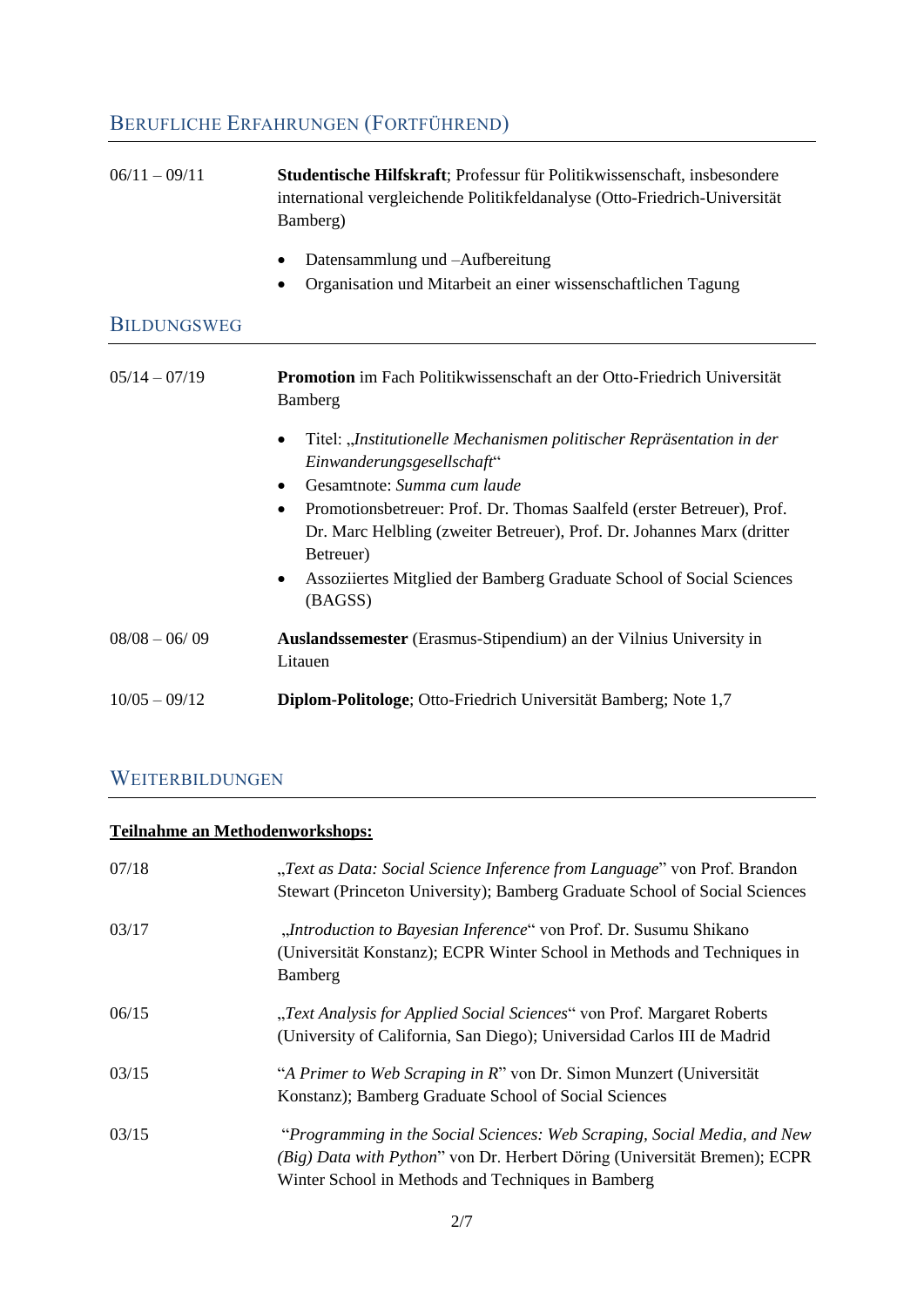## WEITERBILDUNGEN (FORTFÜHREND)

| 09/14 | "Introduction to R" von Dr. Florian Weiler (Universität Bamberg); Bamberg<br><b>Graduate School of Social Sciences</b>                                                                              |
|-------|-----------------------------------------------------------------------------------------------------------------------------------------------------------------------------------------------------|
| 11/13 | "Data Management, Statistical Analysis, and the Basics of Programming<br>Using Stata" von Kerstin Hoenig und Sebastian E. Wenz (Universität<br>Bamberg); Bamberg Graduate School of Social Sciences |
| 07/13 | "Quantitative Text Analysis in Political Science" von Prof. Dr. Heike Klüver<br>(Universität Bamberg); Bamberg Graduate School of Social Sciences                                                   |
|       | Teilnahme an Fortbildungsseminaren zum Studiengangmanagement:                                                                                                                                       |
| 11/13 | "Internationalisierung A-Z" des Deutschen Akademischen Austausch<br>Dienstes in Bonn.                                                                                                               |
| 11/13 | "Internationale Studiengänge mit Doppelabschluss" des Deutschen<br>Akademischen Austausch Dienstes in Bonn.                                                                                         |
| 10/13 | "Internationalisierungsmanagement: Von der Strategie zur Implementierung"<br>des Deutschen Akademischen Austausch Dienstes in Lübeck.                                                               |
| 10/13 | "Internationalisierung des Webauftritts" des Deutschen Akademischen<br>Austausch Dienstes in Bonn.                                                                                                  |
| 06/13 | "Internationalisierung der Lehre" des Deutschen Akademischen Austausch<br>Dienstes in Berlin.                                                                                                       |
| 11/12 | "E-Learning: Neue Medien in der Hochschullehre" des Fortbildungszentrums<br>Hochschullehre der Universitäten Bamberg, Bayreuth, und Erlangen-<br>Nürnberg an der Universität Erlangen-Nürnberg.     |

## LEHRTÄTIGKEITEN AN DER OTTO-FRIEDRICH-UNIVERSITÄT BAMBERG

Proseminar "*Qualitative Methoden des politikwissenschaftlichen Vergleichs*": Wintersemester 2012/13, Sommersemester 2013, Wintersemester 2013/14

Proseminar "*Einführung in die Vergleichende Politikwissenschaft"*: Wintersemester 2016/17, Wintersemester 2017/18, Sommersemester 2018, Wintersemester 2018/19

Hauptseminar "*Radical Right and Populist Discourses in Legislative Debate*": Wintersemester 2016/17, Wintersemester 2017/18

Vertiefungsseminar "*Die politische Repräsentation von Frauen, ethnischen Minderheiten und Migranten*": Sommersemester 2017

Oberseminar für Examenskandidaten: Sommersemester 2017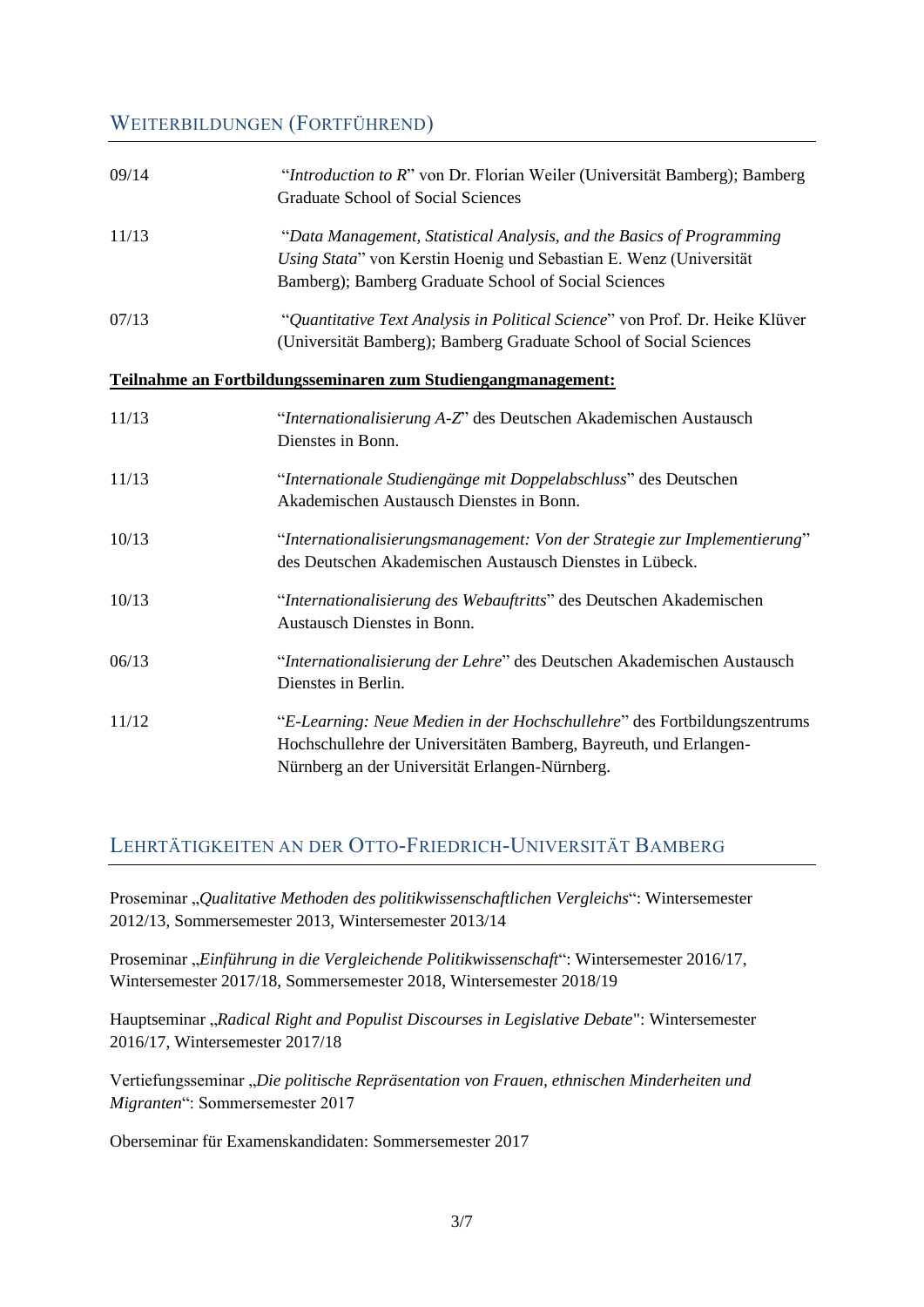## LEHRTÄTIGKEITEN AN DER OTTO-FRIEDRICH-UNIVERSITÄT BAMBERG (FORTFÜHREND)

Vertiefungsseminar "Die Vorzüge und Grenzen demokratischer Repräsentation": Wintersemester 2017/18

## DRITTMITTELANTRÄGE

| 2012-13 | Assistenz bei Erstellung des Forschungsförderungsantrages für das ORA+-<br>Projekt, Pathways to Powers - The Political Representation of Citizens of<br>Immigrant Origin in Eight European Democracies" (PATHWAYS,<br>www.pathways.eu; Principal Investigator: Prof. Dr. Thomas Saalfeld; $\approx \epsilon$<br>$1,600,000$ ).                                     |
|---------|--------------------------------------------------------------------------------------------------------------------------------------------------------------------------------------------------------------------------------------------------------------------------------------------------------------------------------------------------------------------|
| 2014    | Fördermittel ( $\approx \epsilon$ 238,000) vom Deutschen Akademischen Austauschdienst<br>mit dem Ziel des Aufbaus eine Doppelabschlussprogramms mit der<br>University of Macedonia in Thessaloniki/Griechenland; Antragserstellung im<br>Namen von Prof. Dr. Thomas Saalfeld.                                                                                      |
| 2018    | Interne Forschungsförderung ( $\approx \text{\textsterling}2,000$ ) der Otto-Friedrich-Universität<br>Bamberg für Forschungsprojekt "The substantive representation of<br>immigrant-origin citizens in comparative perspective: using methods of<br>quantitative text analysis under conditions of multilingualism"; Kooperation<br>mit Prof. Dr. Thomas Saalfeld. |

## WORKSHOP- UND KONFERENZBEITRÄGE

#### **Annual Midwest Political Science Association (MPSA) Conference:**

| 04/18 | "Immigrant-origin MPs and the Substantive Representation of Immigrants and their  |  |
|-------|-----------------------------------------------------------------------------------|--|
|       | Descendants in 8 European Democracies", Chicago,                                  |  |
|       | http://www.mpsanet.org/Portals/65/Conference/Program%20Archive/mpsa_prog18.pd     |  |
|       | $f$ ?ver=2018-04-12-182544-513                                                    |  |
|       | "Does the Local Presence of Immigrant-Origin Candidates Influence the Vote        |  |
|       | Choices of Immigrant-Origin Citizens in Mixed-Member Systems? Evidence of         |  |
|       | "Immigrant Group Voting" in Germany", Chicago,                                    |  |
|       | http://www.mpsanet.org/Portals/65/Conference/Program%20Archive/mpsa_prog18.pd     |  |
|       | $f$ ?ver=2018-04-12-182544-513                                                    |  |
| 04/16 | "Immigrant Representation in the 2013 German Elections: The Impact of Immigrants" |  |
|       | Residential Concentration under Mixed Electoral Rules", Chicago,                  |  |
|       | https://www.mpsanet.org/Portals/65/Conference/Program%20Archive/mpsa_prog16.p     |  |
|       | $df?ver = 2016 - 08 - 02 - 122451 - 623$                                          |  |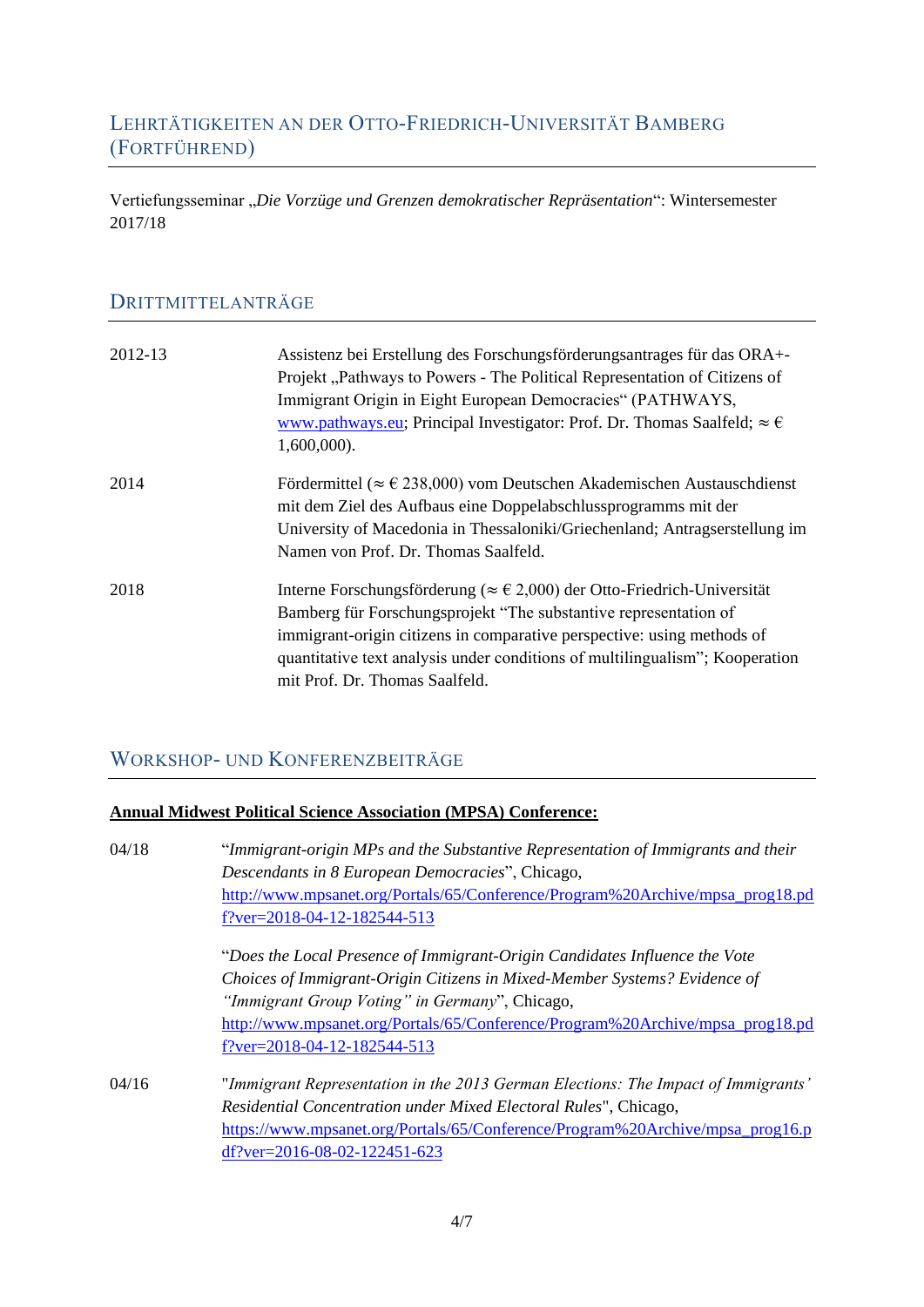## WORKSHOP- UND KONFERENZBEITRÄGE (FORTFÜHREND)

#### **European Consortium for Political Research (ECPR) General Conference:**

09/16 "*Electoral Institutions and the Descriptive Representation of Citizens of Immigrant-Origin: a district-level analysis*", Prague, [https://ecpr.eu/Filestore/CustomContent/GeneralConference/2016/General%20Confer](https://ecpr.eu/Filestore/CustomContent/GeneralConference/2016/General%20Conference%20programme.pdf) [ence%20programme.pdf](https://ecpr.eu/Filestore/CustomContent/GeneralConference/2016/General%20Conference%20programme.pdf)

> "*Personal Preferences or Institutional Rules? How Legislative Institutions and Party Organizations Influence Parliamentary Activities of Legislators of Immigrant Origin*", Prague, [https://ecpr.eu/Filestore/CustomContent/GeneralConference/2016/General%20Confer](https://ecpr.eu/Filestore/CustomContent/GeneralConference/2016/General%20Conference%20programme.pdf) [ence%20programme.pdf](https://ecpr.eu/Filestore/CustomContent/GeneralConference/2016/General%20Conference%20programme.pdf)

#### **American Political Science Association (APSA) Annual Meeting:**

09/16 "Electoral Institutions and the Descriptive Representation of Citizens of Immigrant-Origin: a district-level analysis", Philadelphia, [https://convention2.allacademic.com/one/apsa/apsa16/index.php?&obf\\_var=4843859](https://convention2.allacademic.com/one/apsa/apsa16/index.php?&obf_var=4843859&PHPSESSID=2l54viml7tcokfvhecaqlrfbm1) [&PHPSESSID=2l54viml7tcokfvhecaqlrfbm1](https://convention2.allacademic.com/one/apsa/apsa16/index.php?&obf_var=4843859&PHPSESSID=2l54viml7tcokfvhecaqlrfbm1)

> "*Personal Preferences or Institutional Rules? How Legislative Institutions and Party Organizations Influence Parliamentary Activities of Legislators of Immigrant Origin*", Philadelphia,

> [https://convention2.allacademic.com/one/apsa/apsa16/index.php?&obf\\_var=4843859](https://convention2.allacademic.com/one/apsa/apsa16/index.php?&obf_var=4843859&PHPSESSID=2l54viml7tcokfvhecaqlrfbm1) [&PHPSESSID=2l54viml7tcokfvhecaqlrfbm1](https://convention2.allacademic.com/one/apsa/apsa16/index.php?&obf_var=4843859&PHPSESSID=2l54viml7tcokfvhecaqlrfbm1)

#### **European Consortium for Political Research (ECPR) Joint Sessions:**

04/16 "*Substantive Representation and CIO MPs: A First Approach in Four European Democracies*", Pisa, [https://ecpr.eu/Filestore/CustomContent/JointSessions/2016/PISA\\_Joint\\_Sessions\\_Pr](https://ecpr.eu/Filestore/CustomContent/JointSessions/2016/PISA_Joint_Sessions_Programme_2016.pdf) [ogramme\\_2016.pdf.](https://ecpr.eu/Filestore/CustomContent/JointSessions/2016/PISA_Joint_Sessions_Programme_2016.pdf)

#### **Sonstige Vorträge:**

02/18 Research talk as distinguished visitors at Aston University/ Birmingham with Thomas Saalfeld: "*Personal experience or institutional rules? How legislative institutions and party organization influence parliamentary activities of legislators of immigrant origin*", [https://www2.aston.ac.uk/lss/news/events/lss-research-seminar-series-2017-](https://www2.aston.ac.uk/lss/news/events/lss-research-seminar-series-2017-18-tp2) [18-tp2.](https://www2.aston.ac.uk/lss/news/events/lss-research-seminar-series-2017-18-tp2)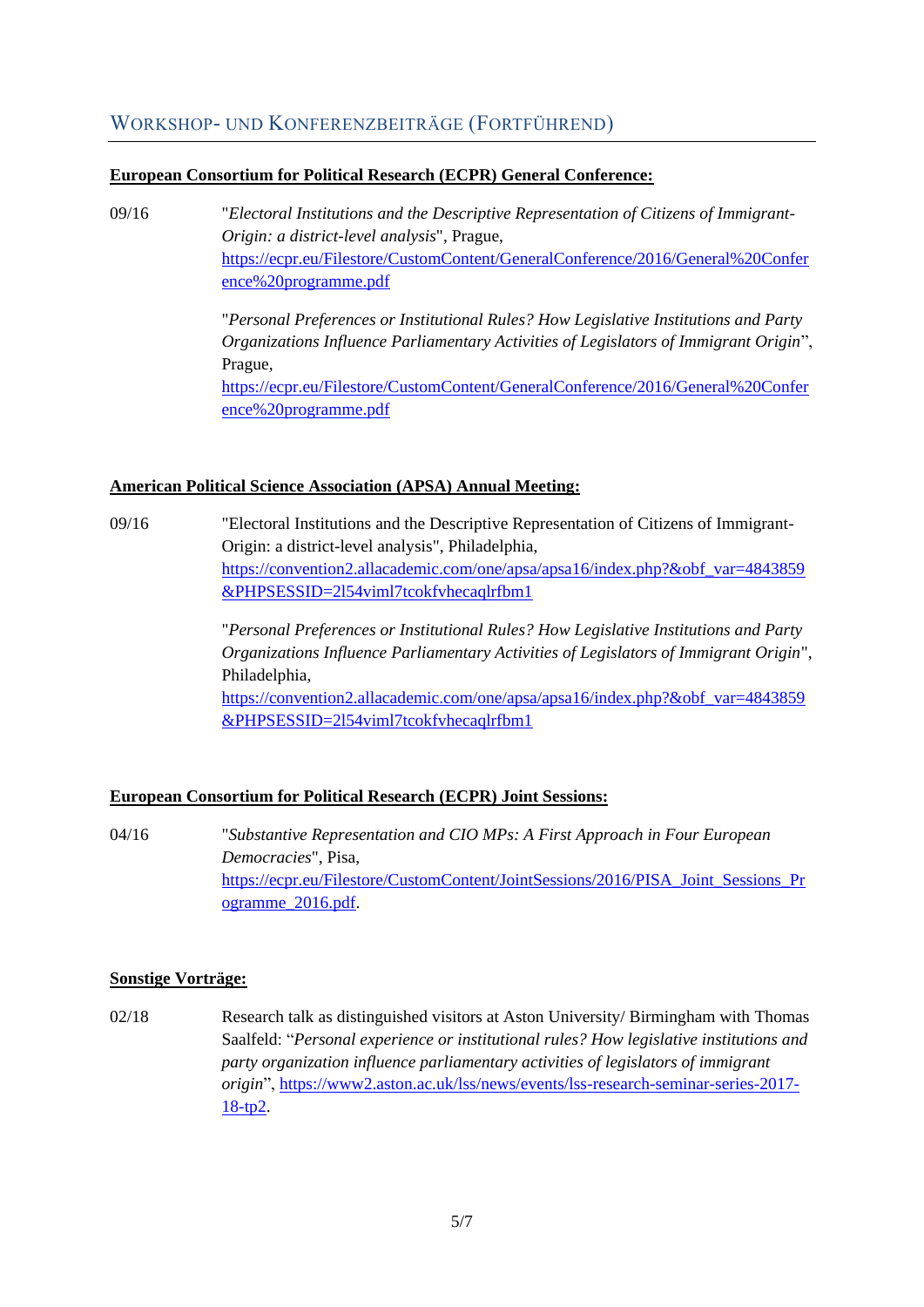# WORKSHOP- UND KONFERENZBEITRÄGE (FORTFÜHREND)

| 06/17 | Manuscript presentation at the 4th Conference of the Standing Group on Parliaments<br>of the European Consortium for Political Research in Basel: "Immigrant-origin MPs<br>and the Substantive Representation of Immigrants and their Descendants in 8<br>European Democracies".                                                                                                                                                                                                |
|-------|---------------------------------------------------------------------------------------------------------------------------------------------------------------------------------------------------------------------------------------------------------------------------------------------------------------------------------------------------------------------------------------------------------------------------------------------------------------------------------|
| 06/17 | Manuscript presentation at the Democratic Anxiety - Democratic Resilience<br>Workshop in Mainz: "What causes the link between minorities' descriptive and<br>substantive representation?", https://www.democratic-anxieties.eu/mainz/.                                                                                                                                                                                                                                          |
| 09/16 | Manuscript presentation at the 10th European Consortium for Political Research<br>General Conference in Prague: "Electoral Institutions and the Descriptive<br>Representation of Citizens of Immigrant-Origin: a district-level analysis",<br>https://ecpr.eu/Filestore/CustomContent/GeneralConference/2016/General%20Confer<br>ence%20programme.pdf.                                                                                                                          |
| 07/16 | Manuscript presentation at the 3rd Annual Bamberg Graduate School of Social<br>Sciences Conference "When the State Intervenes": "The Substantive Representation<br>of Immigrant-Origin Citizens in Germany's Mixed-Member System", https://www.uni-<br>bamberg.de/fileadmin/bagss/ABC/ABC_2016_Conference_Programme.pdf.                                                                                                                                                        |
| 04/16 | Manuscript presentation at the "Leaders. Candidates. Activists. The Dynamics of<br>Party Organisation" Workshop of the Bamberg Graduate School of Social Sciences:<br>"Immigrant Representation in the 2013 German Elections: The Impact of Immigrants'<br>Residential Concentration under Mixed Electoral Rules", https://www.uni-<br>bamberg.de/fileadmin/bagss/Bilder/Research_Projects/WS_Booklet_Leaders_Candida<br>tes_Activists_-_The_Dynamics_of_Party_Organisation.pdf |
| 02/16 | Research talk at PATHWAYS workshop "Presentation of preliminary findings event"<br>in London/ Institute for Government: "Substantive representation and immigrant-<br>origin MPs: First content analysis of legislative floor activities",<br>http://pathways.eu/?page_id=3161#tab1324.                                                                                                                                                                                         |
| 11/15 | Research talk at DARIAH-DE Methodenworkshop "Quantitative Vorauswahl und<br>Validierung für ein qualitatives Arbeiten in den Geisteswissenschaften: Ein iterativer<br>Prozess?" in Bamberg/Faculty of Information Systems and Applied Computer<br>Sciences: "Anwendungen von Topic Models auf einen Text-Corpus mit<br>parlamentarischen Fragen in Großbritannien".                                                                                                             |
| 01/15 | Research talk at PATHWAYS workshop with the project's advisory board, University<br>of Lisbon/ Institute of Social Sciences: "Main elements of electoral systems to be<br>collected in the PATHWAYS project", http://pathways.eu/?page_id=3161#tab1877.                                                                                                                                                                                                                         |